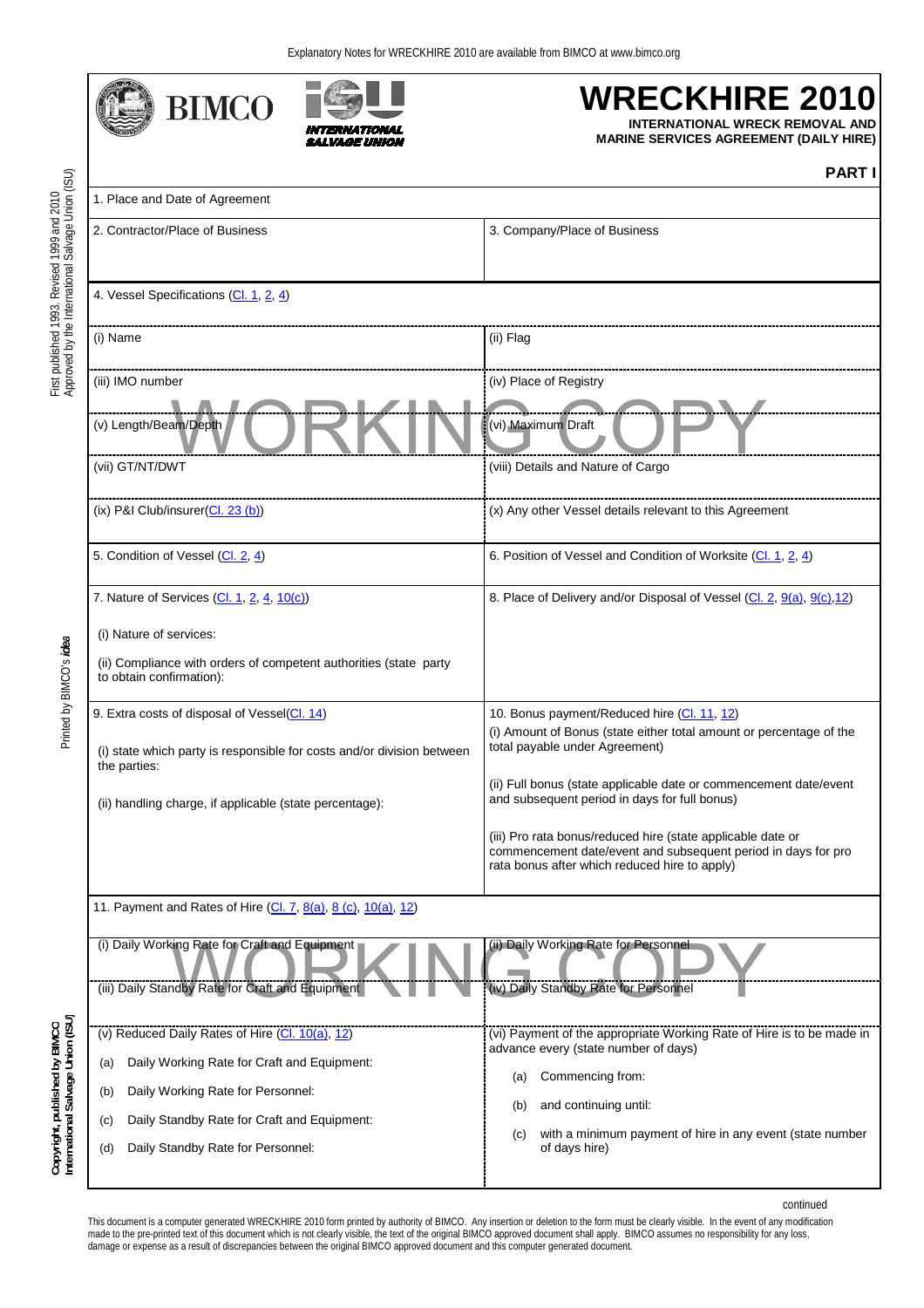| 12. Payment Details (Cl. 10(e))                                                                                                                    |                                                                                                                                                                         |  |  |
|----------------------------------------------------------------------------------------------------------------------------------------------------|-------------------------------------------------------------------------------------------------------------------------------------------------------------------------|--|--|
| (i) Currency                                                                                                                                       |                                                                                                                                                                         |  |  |
| (ii) Bank                                                                                                                                          | (iii) Address                                                                                                                                                           |  |  |
| (iv) Account Number                                                                                                                                | (v) Account Name                                                                                                                                                        |  |  |
| 13. Time of Payment and Interest (state period within which sums<br>must be received by the Contractor and rate of interest per month)<br>(CI. 10) | 14. Extra Costs (state percentage to be applied) (Cl. 13)<br>(i) General handling charge $(Cl. 13(a) 13(h))$<br>(ii) Fuels and lubricants handling charge $(Cl. 13(i))$ |  |  |
| 15. Dispute Resolution (state Cl. 21 (a), 21 (b) or 21 (c) of Cl. 21 as<br>agreed; if 21 (c) agreed, also state place of arbitration) (Cl. 21)     | 16. Number of Additional Clauses covering special provisions, if<br>agreed                                                                                              |  |  |

It is agreed that this Agreement shall be performed subject to the Terms and Conditions which consist of PART I, including Additional Clauses, if<br>any agreed, and PART II, as well as Annex II (CONTRACTOR'S DAILY REPORTS) or any agreed, and PART II, as well as Annex I (SCHEDULE OF PERSONNEL, CRAFT AND EQUIPMENT), Annex II (METHOD OF WORK AND ESTIMATED TIME SCHEDULE), and Annex III (CONTRACTOR'S DAILY REPORTS) or any other Annexes attached to this Agreement.

In the event of a conflict of terms and conditions, the provisions of PART I including Additional Clauses, if any agreed, shall prevail over those of PART II to the extent of such conflict but no further.

The undersigned warrant that they have full power and authority to sign this Agreement on behalf of the parties they represent.

| Signature (for and on behalf of the Contractor) | Signature (for and on behalf of the Company) |
|-------------------------------------------------|----------------------------------------------|
|                                                 |                                              |

# WORKING COPY

continued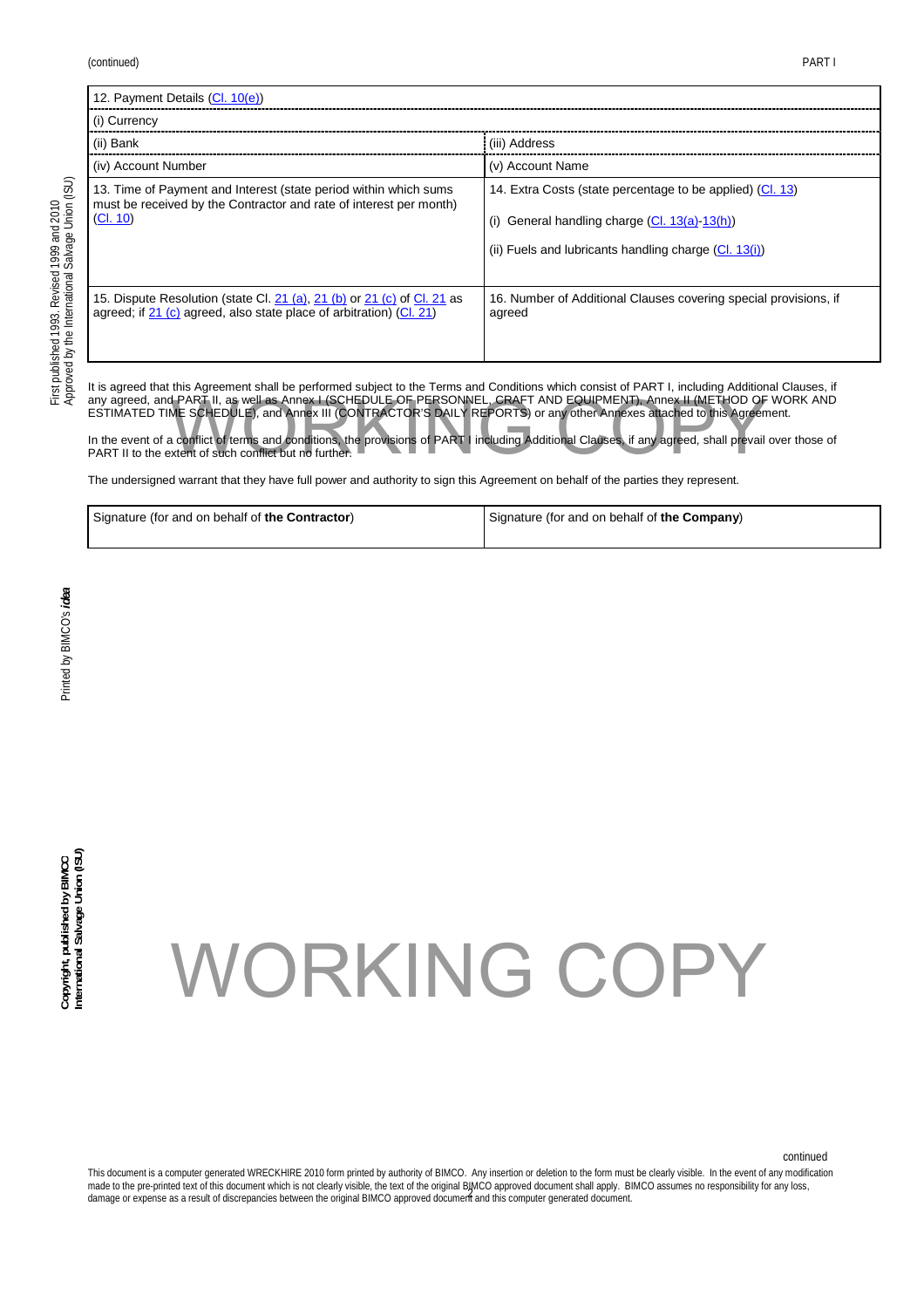#### **ANNEX I (SCHEDULE OF PERSONNEL, CRAFT AND EQUIPMENT) INTERNATIONAL WRECK REMOVAL AND MARINE SERVICES AGREEMENT (DAILY HIRE) CODE NAME: WRECKHIRE 2010**

Dated:

Vessel:

Schedule of Personnel, Craft and Equipment (Cl. 2, 4 and 13(g))

WORKING COPY

## WORKING COPY

continued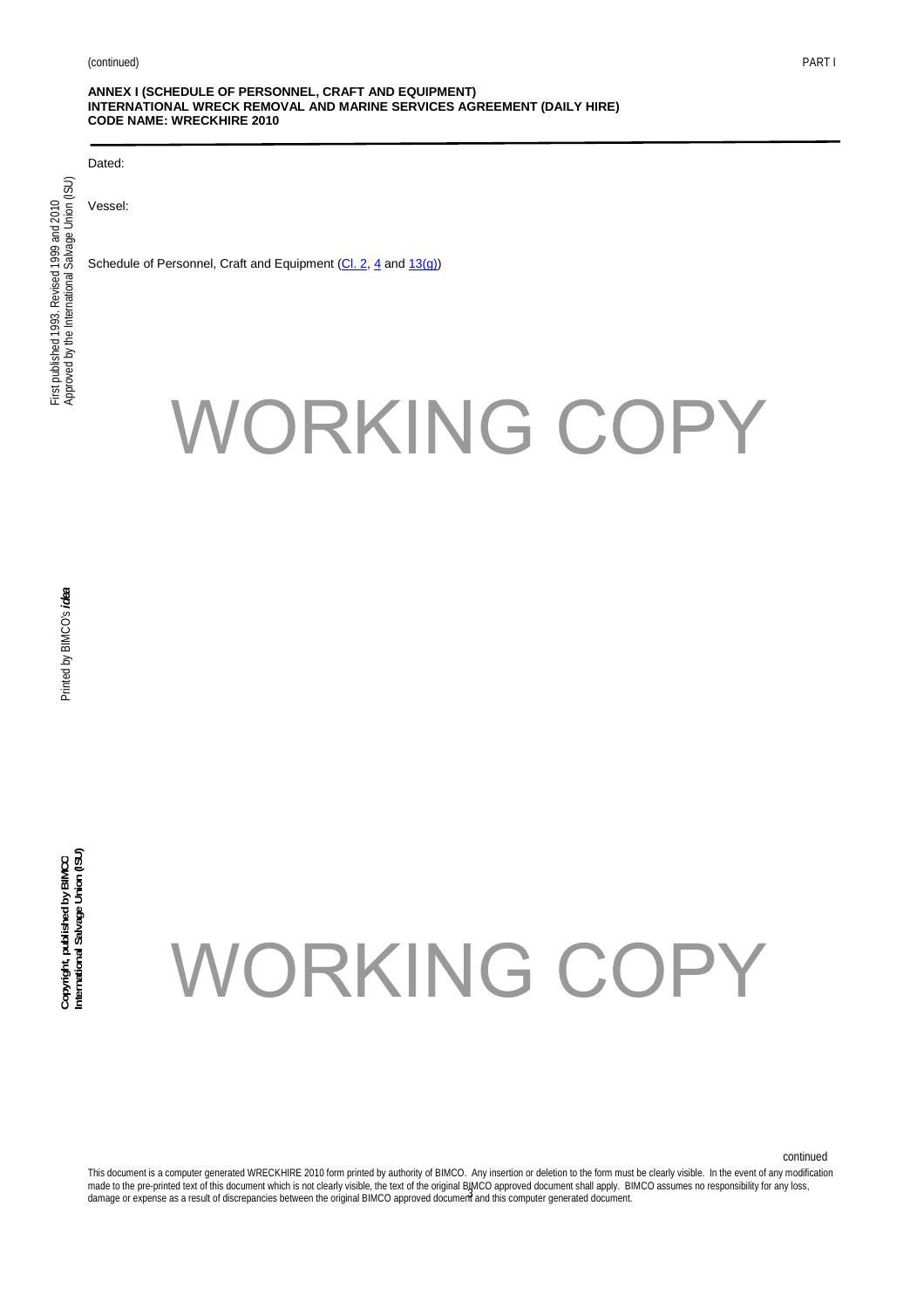### **ANNEX II (METHOD OF WORK AND ESTIMATED TIME SCHEDULE) INTERNATIONAL WRECK REMOVAL AND MARINE SERVICES AGREEMENT (DAILY HIRE) CODE NAME: WRECKHIRE 2010**

Dated:

Vessel:

Method of Work and Estimated Time Schedule (Cl. 2 and 4)

WORKING COPY

## WORKING COPY

continued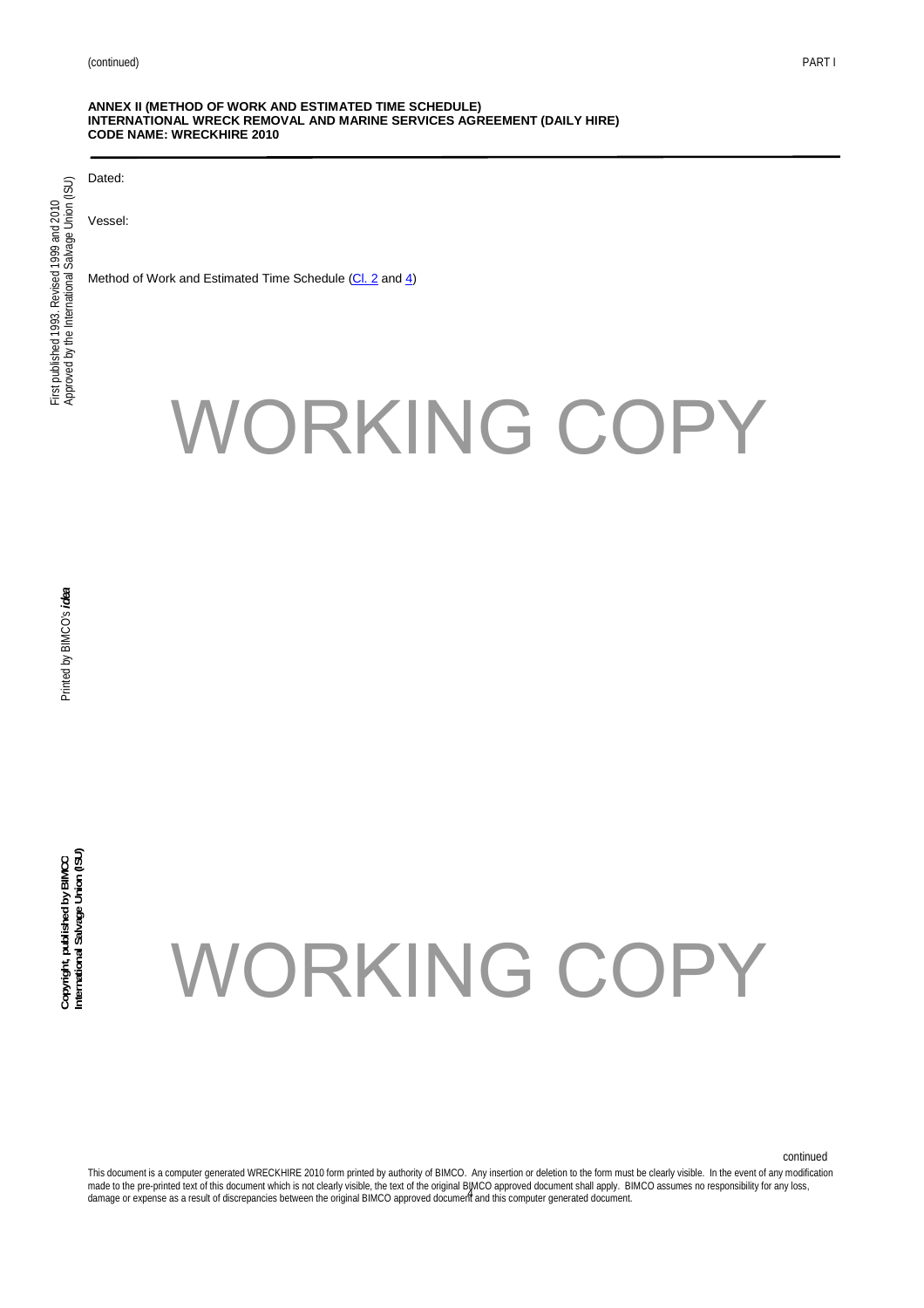#### (continued) PART I

#### **ANNEX III (CONTRACTOR'S DAILY REPORTS) INTERNATIONAL WRECK REMOVAL AND MARINE SERVICES AGREEMENT (DAILY HIRE) CODE NAME: WRECKHIRE 2010**

|                                                                                                  | Date                              |      | Report no |      |                        |  |
|--------------------------------------------------------------------------------------------------|-----------------------------------|------|-----------|------|------------------------|--|
|                                                                                                  | Status of wreck:                  |      |           |      |                        |  |
|                                                                                                  | Vessel                            |      |           |      |                        |  |
|                                                                                                  | Cargo                             |      |           |      |                        |  |
|                                                                                                  | <b>Bunkers</b>                    |      |           |      |                        |  |
| First published 1993. Revised 1999 and 2010<br>Approved by the International Salvage Union (ISU) | Status of wreck site:             |      |           |      |                        |  |
|                                                                                                  |                                   |      |           |      |                        |  |
|                                                                                                  | Weather on location:              |      |           |      |                        |  |
|                                                                                                  | Wind direction & speed (Bft)      | 1200 |           | 2400 | Forecast next 24 hours |  |
|                                                                                                  | Swell direction & height (m)      |      |           |      |                        |  |
|                                                                                                  | Wave Height & max wave height (m) |      |           |      |                        |  |
|                                                                                                  | Long range forecast (5 days):     |      |           |      |                        |  |
|                                                                                                  |                                   |      |           |      |                        |  |
|                                                                                                  | Services:                         |      |           |      |                        |  |
| Printed by BIMCO's idea                                                                          | - performed in last 24 hours:     |      |           |      |                        |  |
|                                                                                                  | - planned for next 24 hours:      |      |           |      |                        |  |

|                                                                    | Vessels:    |         |                                                                              |              |          |         |
|--------------------------------------------------------------------|-------------|---------|------------------------------------------------------------------------------|--------------|----------|---------|
|                                                                    | Name        | On hire | Standby rate                                                                 | Reduced rate | Off hire | Remarks |
|                                                                    |             |         |                                                                              |              |          |         |
|                                                                    |             |         |                                                                              |              |          |         |
|                                                                    |             |         |                                                                              |              |          |         |
|                                                                    |             |         |                                                                              |              |          |         |
|                                                                    |             |         | Demobilised, inoperative or damaged - insert under "Remarks"                 |              |          |         |
|                                                                    |             |         |                                                                              |              |          |         |
|                                                                    | Equipment:  |         |                                                                              |              |          |         |
| Copyright, published by BIMCO<br>International Salvage Union (ISU) | Description | On hire | Standby rate                                                                 | Reduced rate | Off hire | Remarks |
|                                                                    |             |         |                                                                              |              |          |         |
|                                                                    |             |         |                                                                              |              |          |         |
|                                                                    |             |         |                                                                              |              |          |         |
|                                                                    |             |         |                                                                              |              |          |         |
|                                                                    |             |         | Demobilised, inoperative, consumed, lost or damaged - insert under "Remarks" |              |          |         |
|                                                                    |             |         |                                                                              |              |          |         |
|                                                                    |             |         |                                                                              |              |          |         |
|                                                                    | Personnel:  |         |                                                                              |              |          |         |
|                                                                    | Name        | On hire | Standby rate                                                                 | Reduced rate | Off hire | Remarks |

This document is a computer generated WRECKHIRE 2010 form printed by authority of BIMCO. Any insertion or deletion to the form must be clearly visible. In the event of any modification made to the pre-printed text of this document which is not clearly visible, the text of the original BIMCO approved document shall apply. BIMCO assumes no responsibility for any loss,<br>damage or expense as a result of discr

continued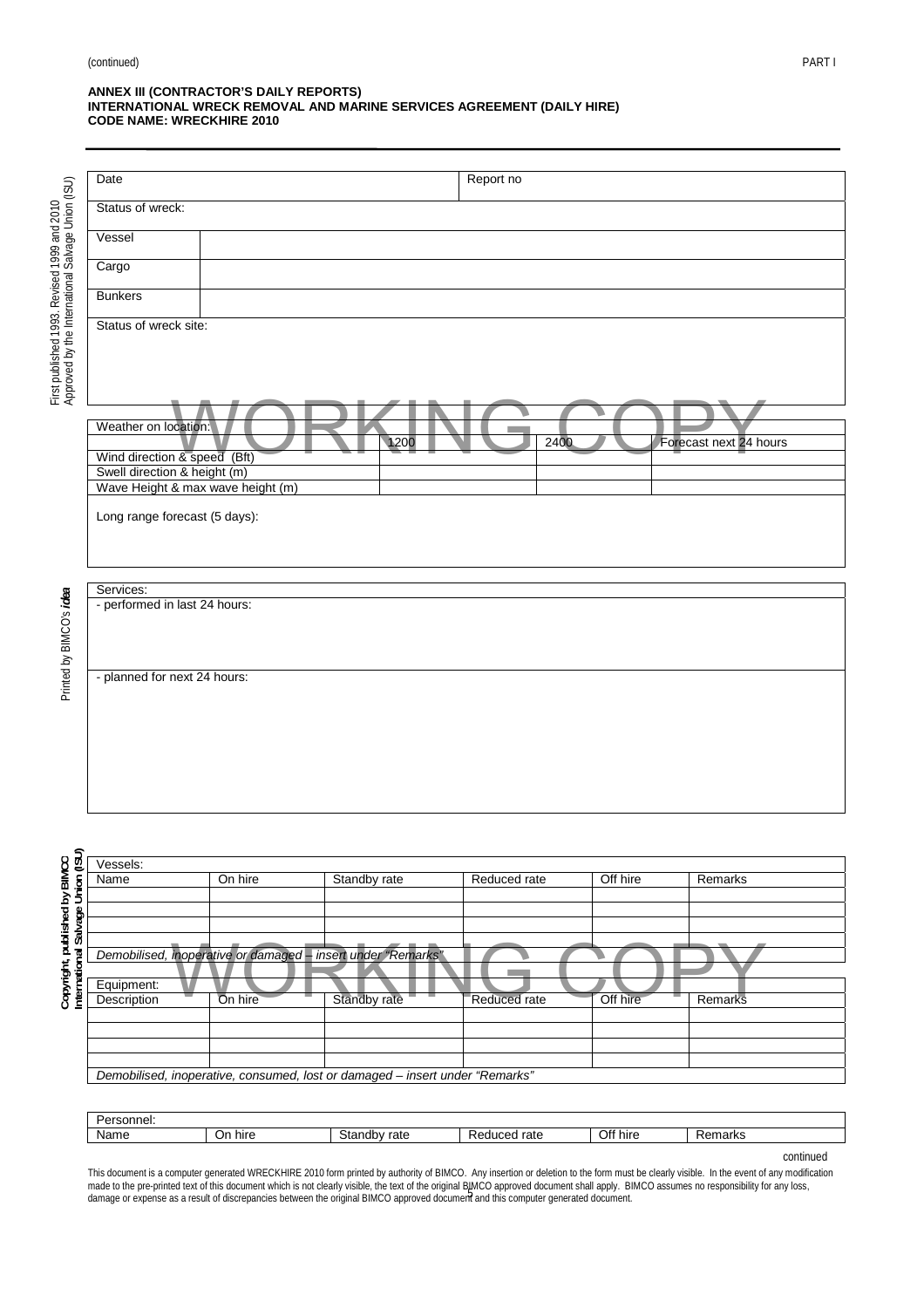### (continued) PART I

Areas of concern: Health & safety

**Environmental** 

**Other** 

| Demobilised, inoperative or injured - insert under "Remarks" |  |  |  |  |  |
|--------------------------------------------------------------|--|--|--|--|--|

# WORKING COP'

| п |
|---|
| ۰ |
|   |
|   |

| Comments:                     |  |
|-------------------------------|--|
| Contractor's Representative   |  |
|                               |  |
|                               |  |
|                               |  |
| <b>Company Representative</b> |  |
|                               |  |
|                               |  |
|                               |  |
|                               |  |

| Signed:                            |      |          |           |  |  |  |
|------------------------------------|------|----------|-----------|--|--|--|
| Company Representative             |      |          |           |  |  |  |
|                                    |      |          |           |  |  |  |
| <b>Contractor's Representative</b> |      |          |           |  |  |  |
|                                    |      |          |           |  |  |  |
|                                    | Name | Position | Signature |  |  |  |

## WORKING COPY

continued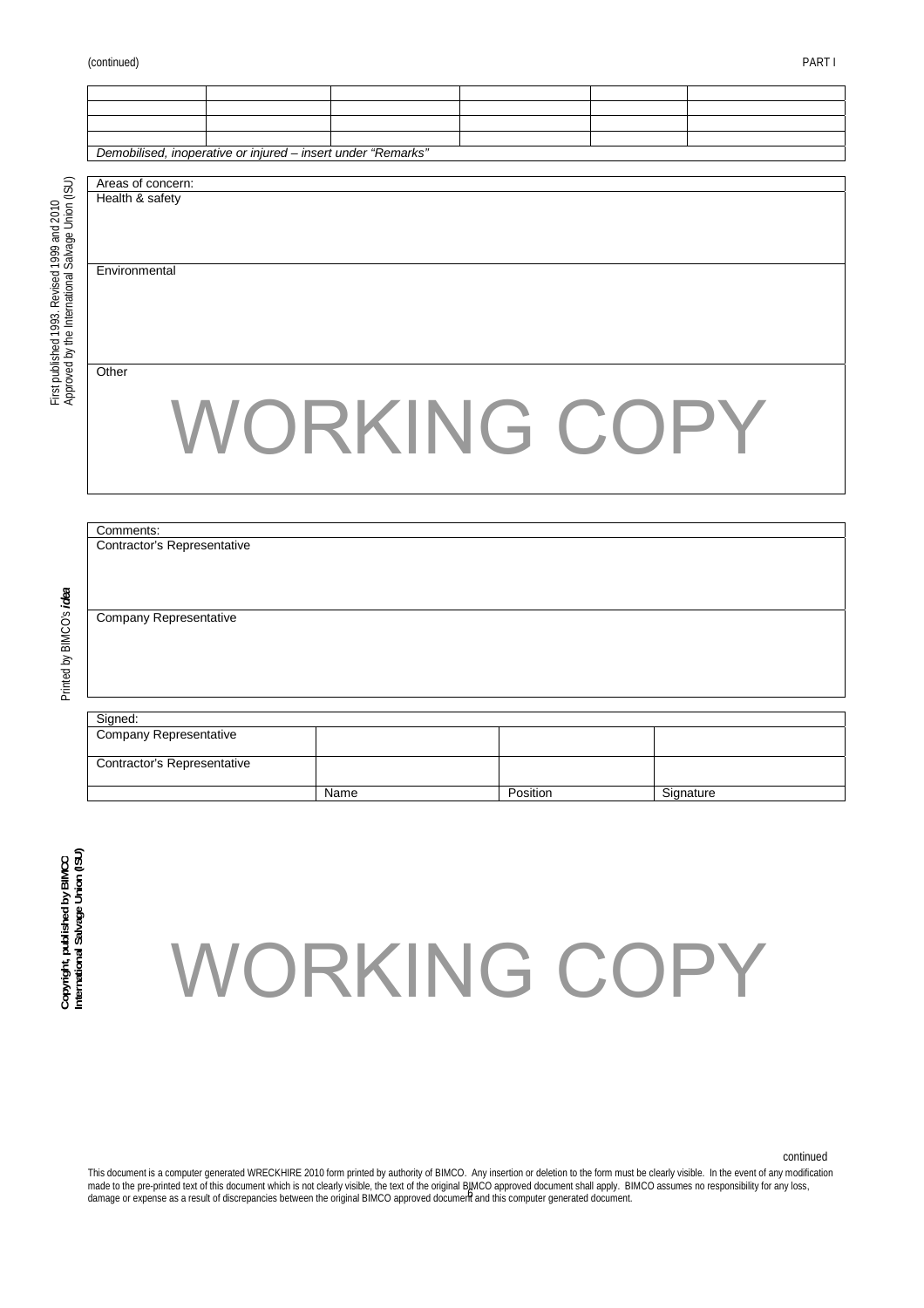| 1. Definitions<br>"Company" means the party stated in Box 3.<br>"Contractor" means the party stated in Box 2.<br>"Services" means the services stated in Box 7.<br>"Vessel" means any vessel, craft, property, or part thereof, of whatsoever nature, including anything contained<br>therein or thereon, such as but not limited to cargo and bunkers, as described in Box 4.<br>"Worksite" means the position of the Vessel stated in Box 6.                                  | 1<br>$\overline{\mathbf{c}}$<br>3<br>$\overline{\mathbf{4}}$<br>5<br>$\boldsymbol{6}$<br>$\overline{7}$ |
|---------------------------------------------------------------------------------------------------------------------------------------------------------------------------------------------------------------------------------------------------------------------------------------------------------------------------------------------------------------------------------------------------------------------------------------------------------------------------------|---------------------------------------------------------------------------------------------------------|
| 2. The Services<br>The Contractor agrees to exercise due care in rendering the Services which shall include, if applicable, the<br>delivery and/or disposal of the Vessel. Insofar as it is not inconsistent with the nature of the Services to be<br>rendered under this Agreement, the Contractor will also exercise due care to prevent and minimise damage<br>to the environment.                                                                                           | 8<br>9<br>10<br>11<br>12                                                                                |
| The Contractor shall provide the Personnel, Craft and Equipment set out in Annex I of this Agreement which the<br>Contractor deems necessary for the Services based upon the Specifications, Condition and Position of the<br>Vessel and Worksite set out in Boxes 4, 5 and 6.                                                                                                                                                                                                  | 13<br>14<br>15                                                                                          |
| The Contractor's Method of Work shall be as described in Annex II, utilising the Personnel, Craft and Equipment<br>described in Annex I.<br>The Contractor shall consult with the Company if there is any need for substantial change in the Method of Work<br>and/or Personnel, Craft or Equipment. (See Clause 4 hereof).                                                                                                                                                     | 16<br>17<br>18<br>19                                                                                    |
| The Contractor shall provide the Company's representative with daily reports in accordance with Annex III.                                                                                                                                                                                                                                                                                                                                                                      | 20                                                                                                      |
| The party identified in Box 7(ii) of this Agreement shall be given all reasonable assistance by the other party in<br>connection with obtaining confirmation from the competent authorities that the Company has complied with<br>any orders issued by them.                                                                                                                                                                                                                    | 21<br>22<br>23                                                                                          |
| 3. Company Representative<br>The methods and procedures to be employed in the Services shall at all times be discussed and agreed<br>between the Company and the Contractor.                                                                                                                                                                                                                                                                                                    | 24<br>25<br>26                                                                                          |
| The Company's representative will be available during the performance of the Services with the full authority to<br>act on behalf of the Company. The Company Representative shall have full and unfettered access at all times<br>to the site and to the Contractor's craft and equipment, unless such access is reasonably refused by the<br>Contractor.                                                                                                                      | 27<br>28<br>29<br>30                                                                                    |
| In addition, the Company will provide at its sole risk and expense sufficient officers or their equivalents, who<br>are fully conversant with the cargo system and/or layout of the Vessel, and who should be in attendance when<br>reasonably required during the performance of the Services in order to provide advice as and when requested<br>by the Contractor.                                                                                                           | 31<br>32<br>33<br>34                                                                                    |
| 4. Change of Method of Work and/or Personnel, Craft and Equipment<br>The Rates of Hire stated in Box 11 are based upon the Nature of the Services, as set out in Box 7, Method of<br>Work, and Personnel, Craft and Equipment, as set out in Annexes I and II, and the Description, Specifications,<br>Position, Condition of the Vessel and the Worksite, as set out in <b>Boxes 4, 5 and 6.</b>                                                                               | 35<br>36<br>37<br>38                                                                                    |
| (a) If before or during the performance of the Services, and without fault on the part of the Contractor, there is<br>a substantial change in the Services, and/or in the Personnel, Craft and Equipment required to undertake the<br>Services due to any misdescription by the Company or error in the specification provided by the Company,<br>upon which the Contractor has relied, or a material change in the position and/or condition of the Vessel or the<br>Worksite: | 39<br>40<br>41<br>42<br>43                                                                              |
| (i) The Contractor shall forthwith give notice in writing thereof to the Company and of the estimated additional<br>costs to effect the Services;                                                                                                                                                                                                                                                                                                                               | 44<br>45                                                                                                |
| (ii) Any and all substantial changes to the nature of such Services which are agreed between the Contractor and<br>the Company shall be drafted into a variation order by the Company, which shall be signed by the parties;                                                                                                                                                                                                                                                    | 46<br>47                                                                                                |
| (iii) The parties shall, without delay, consult each other to reach agreement on the amount of the additional costs<br>to be added to the Rates of Hire and any agreement shall be incorporated into the variation order.                                                                                                                                                                                                                                                       | 48<br>49                                                                                                |
| (b) If, as a result of a material change in the position and/or condition of the Vessel or the Worksite, subsequent<br>to entering into this Agreement, the Services become easier to perform in terms of the work and/or personnel,<br>craft and/or equipment requirements, then:                                                                                                                                                                                              | 50<br>51<br>52                                                                                          |
| (i) The Company may, subject to the provisions of Clause 10(d) hereof, seek a reduction in respect of the monies<br>payable pursuant to Clause 10(a) hereof;                                                                                                                                                                                                                                                                                                                    | 53<br>54                                                                                                |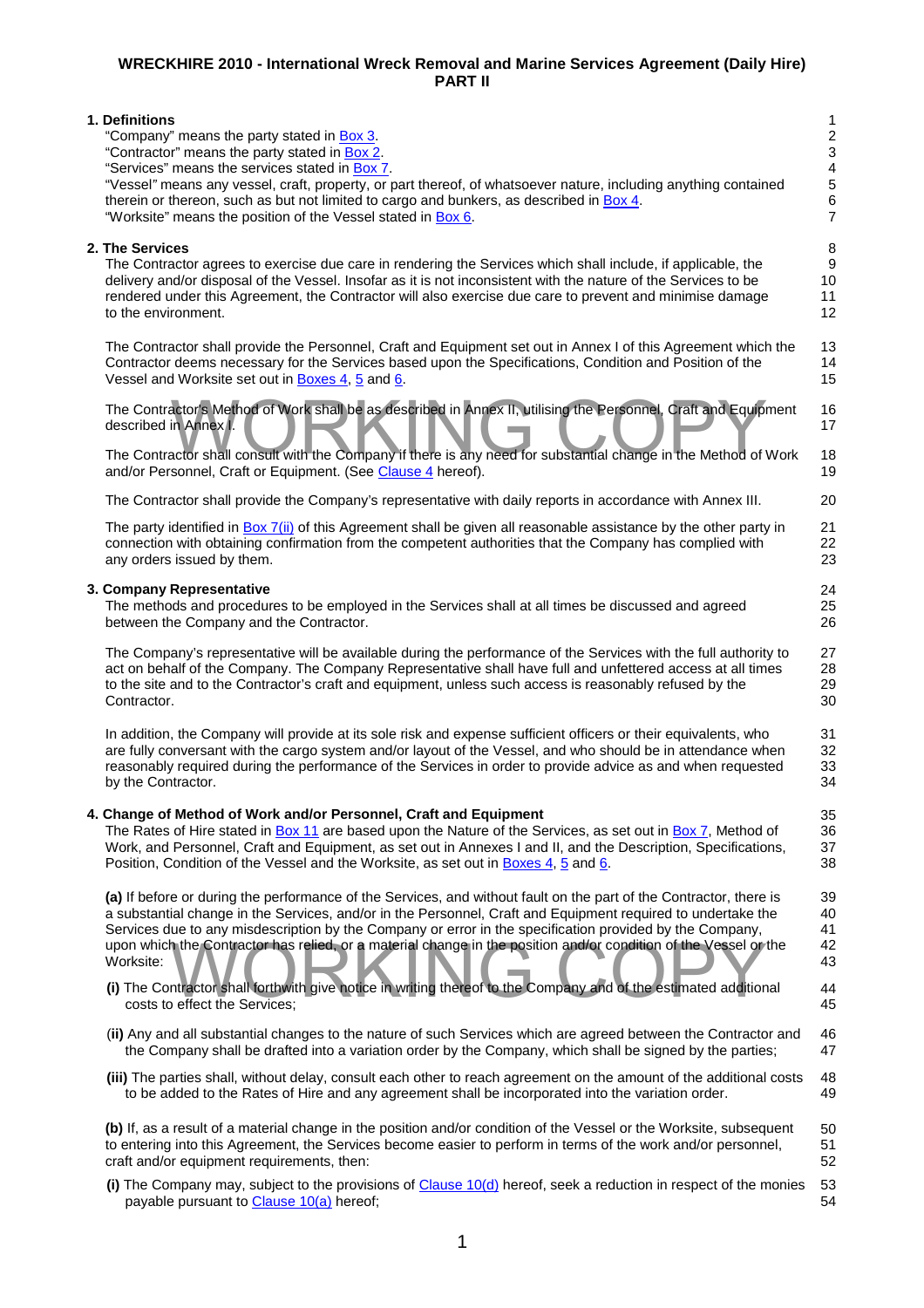| (ii) All such material changes which are agreed by the Contractor and the Company shall be drafted into a<br>variation order by the Company, which shall be signed by the parties;                                                                                                                                                                                                                                                                                                                                                                                                                                                                                                                                                                                                                                    | 55<br>56                                        |
|-----------------------------------------------------------------------------------------------------------------------------------------------------------------------------------------------------------------------------------------------------------------------------------------------------------------------------------------------------------------------------------------------------------------------------------------------------------------------------------------------------------------------------------------------------------------------------------------------------------------------------------------------------------------------------------------------------------------------------------------------------------------------------------------------------------------------|-------------------------------------------------|
| (iii) The parties shall, without delay, consult each other to reach agreement on the amount of the costs to be<br>deducted from the Rates of Hire and any agreement shall be incorporated into the variation order.                                                                                                                                                                                                                                                                                                                                                                                                                                                                                                                                                                                                   | 57<br>58                                        |
| (c) Alternatively either party may refer the matter to expert evaluation in accordance with Clause 20 (Expert<br>Evaluation) or to arbitration or mediation pursuant to Clause 21 (Arbitration and Mediation) for a decision on<br>the reasonableness and quantum of such costs, or the claim by the Company for a reduction in remuneration,<br>which shall be incorporated into the variation order.                                                                                                                                                                                                                                                                                                                                                                                                                | 59<br>60<br>61<br>62                            |
| In the event the matter is referred either to expert evaluation or arbitration or mediation the Contractor will<br>continue to provide the Services, without prejudice to his claim for additional remuneration.                                                                                                                                                                                                                                                                                                                                                                                                                                                                                                                                                                                                      | 63<br>64                                        |
| 5. Miscellaneous<br>(a) The Company shall arrange and pay for any marking of the Vessel and cautioning required. The Contractor<br>shall arrange and pay for any marking or cautioning required in respect of its own equipment during the<br>Services under this Agreement.                                                                                                                                                                                                                                                                                                                                                                                                                                                                                                                                          | 65<br>66<br>67<br>68                            |
| (b) The Contractor may make reasonable use of Vessel's machinery, gear, equipment, anchors, chains, stores<br>and other appurtenances during and for the purposes of these Services free of expense but shall not<br>unnecessarily damage, abandon or sacrifice the same or any property which is the subject of this Agreement.                                                                                                                                                                                                                                                                                                                                                                                                                                                                                      | 69<br>70<br>71                                  |
| (c) Subject to approval of the Company which shall not be unreasonably withheld, and subject to it being<br>permitted by the competent authorities, the Contractor shall be entitled to remove, dispose of or jettison cargo,<br>or parts of the Vessel, or equipment from the Vessel if such action is considered by the Contractor to be<br>reasonably necessary to perform the Services under this Agreement.                                                                                                                                                                                                                                                                                                                                                                                                      | 72<br>73<br>74<br>75                            |
| (d) The Company will use its best endeavours to provide the Contractor with such plans and drawings of the<br>Vessel, cargo manifests, stowage plans, etc., and such other information as the Contractor may reasonably<br>require for the performance of the Services.                                                                                                                                                                                                                                                                                                                                                                                                                                                                                                                                               | 76<br>77<br>78                                  |
| 6. Permits<br>All necessary licences, approvals, authorisations or permits required to undertake and complete the Services<br>without let or hindrance shall be obtained and maintained by the Contractor (see Clause $13(e)$ (Extra Costs)).<br>The Company shall provide the Contractor with all reasonable assistance in connection with the obtaining of<br>such licences, approvals, authorisations or permits.                                                                                                                                                                                                                                                                                                                                                                                                  | 79<br>80<br>81<br>82<br>83                      |
| 7. Delays<br>(a) Adverse Weather and Other Delays<br>In the event that the Contractor is prevented from progressing the Services due to adverse weather or sea<br>conditions or any other reason outside the Contractor's control, the Standby Rate (Box 11(iii) and (iv)) shall<br>apply. In such circumstances where there is a partial reduction in Services, there shall be an adjustment to the<br>Daily Working Rate between the Working Rate and the Standby Rate to be agreed between the Contractor<br>and the Company Representative.                                                                                                                                                                                                                                                                       | 84<br>85<br>86<br>87<br>88<br>89<br>90          |
| (b) Contractor's Equipment and/or Personnel<br>If there is a breakdown of any of the Contractor's equipment or non-availability of personnel, the Company<br>Representative and the Contractor shall consult each other to reach an agreement on the amount of time<br>lost as a result, if any. The Standby Rate shall apply for the agreed period.                                                                                                                                                                                                                                                                                                                                                                                                                                                                  | 91<br>92<br>93<br>94                            |
| (c) Hired-in Equipment and/or Personnel<br>The Contractor shall use its best efforts to ensure that appropriate standby rates of hire are agreed in any<br>sub-contract agreement in the event of breakdown of their equipment or non-availability of their personnel.<br>If there is a breakdown of equipment or non-availability of personnel, the Company Representative and<br>the Contractor shall consult each other to reach an agreement on the amount of time lost as a result, if any.<br>The sub-contract standby rate shall only apply for the agreed period if such standby rates have been agreed<br>with sub-contractors. The Contractor shall pass on to the Company the benefit of any off-hire or reduction in<br>the rate of hire in respect of equipment or personnel hired in by the Contractor. | 95<br>96<br>97<br>98<br>99<br>100<br>101<br>102 |
| (d) The Company Representative shall promptly advise the Contractor of all periods when they consider<br>that Standby Rates shall apply and shall at the same time confirm same in writing to the Company and the<br>Contractor.                                                                                                                                                                                                                                                                                                                                                                                                                                                                                                                                                                                      | 103<br>104<br>105                               |
| (e) Sub-clauses 7(b) and 7(c) shall not apply for individual delays unless such delays exceed six (6) consecutive<br>hours when the Standby Rate shall apply to the whole agreed delay period.                                                                                                                                                                                                                                                                                                                                                                                                                                                                                                                                                                                                                        | 106<br>107                                      |
| (f) In the event that the parties cannot reach agreement in respect of the applicable reductions in Sub-<br>clauses (a), (b) or (c) above to the Daily Rates of Hire, or the duration of such reduction then the issue may be<br>referred to expert evaluation in accordance with Clause 20 (Expert Evaluation) or to arbitration or mediation                                                                                                                                                                                                                                                                                                                                                                                                                                                                        | 108<br>109<br>110                               |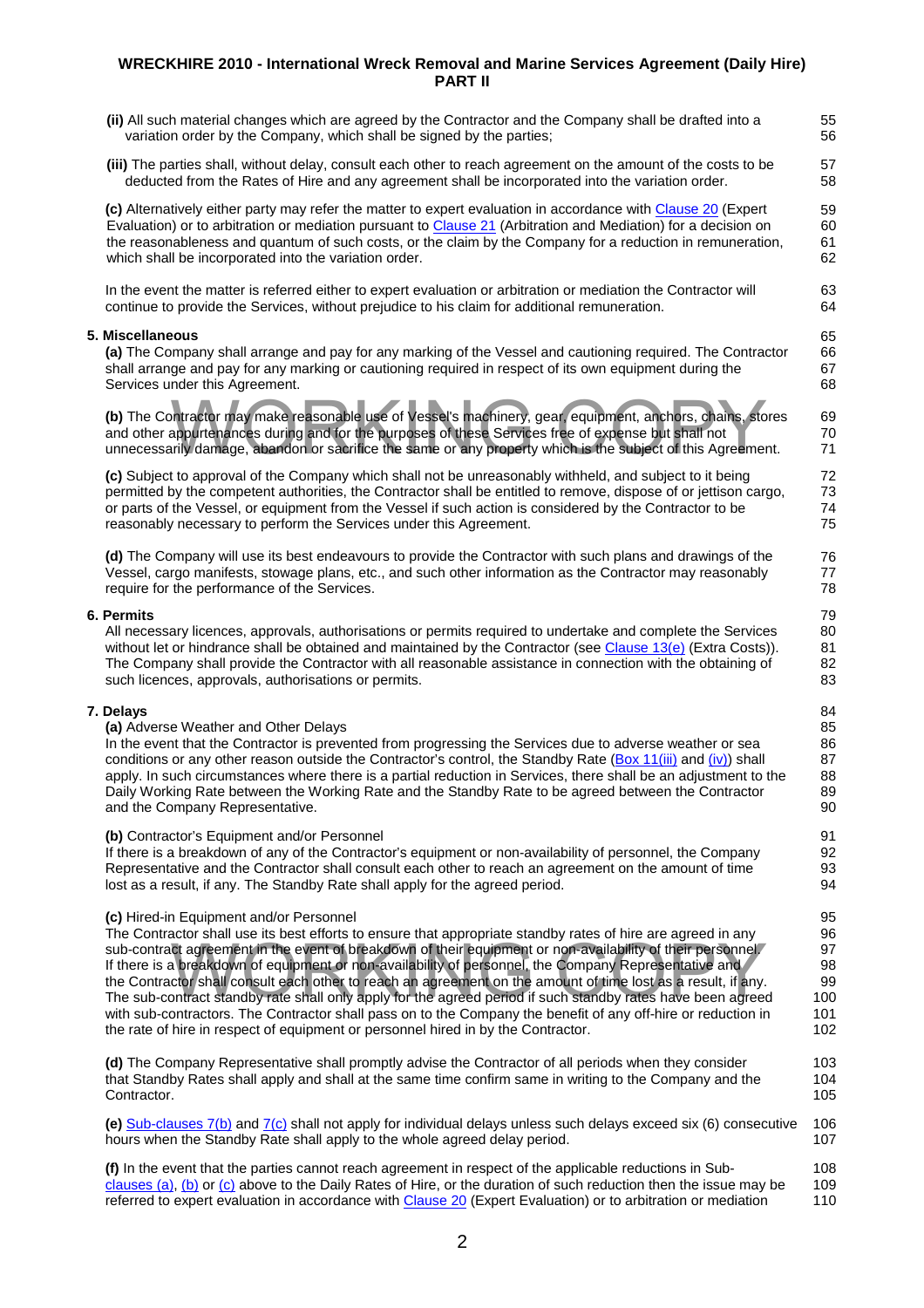| pursuant to Clause 21 (Arbitration and Mediation).                                                                                                                                                                                                                                                                                                                                                                                                                                                                                                                                                                                                                                                                                                                           | 111                                           |
|------------------------------------------------------------------------------------------------------------------------------------------------------------------------------------------------------------------------------------------------------------------------------------------------------------------------------------------------------------------------------------------------------------------------------------------------------------------------------------------------------------------------------------------------------------------------------------------------------------------------------------------------------------------------------------------------------------------------------------------------------------------------------|-----------------------------------------------|
| 8. Suspension or Termination<br>(a) The Company has the right to suspend or terminate the Services to be carried out under this Agreement at<br>any time, provided always that notice of such suspension or termination is given to the Contractor in writing.<br>In such event the Contractor is entitled to be paid all sums due at the time of suspension or termination in<br>accordance with the provisions of <b>Box 11</b> .                                                                                                                                                                                                                                                                                                                                          | 112<br>113<br>114<br>115<br>116               |
| (b) Such suspension or termination of the Services will be carried out with all reasonable despatch by the<br>Contractor, subject always to the safety of Personnel, Craft and Equipment involved in the Services. Any<br>additional direct expenses arising as a consequence of the instructions to suspend or terminate the Services<br>shall be for the account of the Company.                                                                                                                                                                                                                                                                                                                                                                                           | 117<br>118<br>119<br>120                      |
| (c) If permission to suspend or terminate is not given by the competent authorities the Contractor shall be paid<br>by the Company at the appropriate rate set out in <b>Box 11</b> for Personnel, Craft and Equipment during any<br>standby period, and the Company shall be liable for the Contractor's reasonable and necessary costs of<br>continuing with the Services.                                                                                                                                                                                                                                                                                                                                                                                                 | 121<br>122<br>123<br>124                      |
| 9. Delivery and/or disposal<br>(a) If applicable, the Vessel shall be accepted forthwith and taken over by the Company or its duly authorised<br>representative at the place of delivery indicated in Box 8. References to delivery or the place of delivery<br>shall include disposal or the place of disposal, if applicable.                                                                                                                                                                                                                                                                                                                                                                                                                                              | 125<br>126<br>127<br>128                      |
| The place of delivery and/or disposal shall always be safe and accessible for the Contractor's own or hired-in<br>craft and the Vessel to enter and operate in and shall be a place where the Contractor is permitted by<br>governmental or other authorities to deliver and/or dispose of the Vessel.                                                                                                                                                                                                                                                                                                                                                                                                                                                                       | 129<br>130<br>131                             |
| In the event the Vessel is not accepted forthwith by the Company or delivery is prevented or delayed by action of<br>governmental or other authorities outside the control of the Contractor, all costs necessarily incurred by the<br>Contractor from the moment of the tender for delivery shall be for account of the Company, and the Daily<br>Rate of Hire shall continue to be payable to the Contractor.                                                                                                                                                                                                                                                                                                                                                              | 132<br>133<br>134<br>135                      |
| (b) If the Company fails, on completion of the Services, to take delivery of the Vessel within five (5) days of<br>the Contractor tendering written notice of delivery, or if in the opinion of the Contractor the Vessel is likely<br>to deteriorate, decay, become worthless or incur charges whether for storage or otherwise in excess of its<br>value, the Contractor may, without prejudice to any other claims the Contractor may have against the Company,<br>without notice and without any responsibility whatsoever attaching to the Contractor, sell or dispose of the<br>Vessel and apply the proceeds of sale in reduction of the sums due to the Contractor from the Company under<br>this Agreement. Any remaining proceeds will be refunded to the Company. | 136<br>137<br>138<br>139<br>140<br>141<br>142 |
| In the event that such sale or other disposal of the Vessel fails to raise sufficient net funds to pay the monies<br>due to the Contractor under the terms of this Agreement, then the Company shall remain liable to the Contractor<br>for any such shortfall.                                                                                                                                                                                                                                                                                                                                                                                                                                                                                                              | 143<br>144<br>145                             |
| (c) Reference to delivery and/or disposal of the Vessel shall include parts of the Vessel and/or cargo and/or any<br>other thing emanating from the Vessel and such delivery may take place at different times and different<br>places (see Box 8).                                                                                                                                                                                                                                                                                                                                                                                                                                                                                                                          | 146<br>147<br>148                             |
| 10. Payment<br>(a) The Company shall pay the Contractor the Daily Working and Standby Rates of Hire for Personnel, Craft and<br>Equipment set out in Box 11 and, if applicable, Reduced Daily Rates of Hire in accordance with Box 11(v).                                                                                                                                                                                                                                                                                                                                                                                                                                                                                                                                    | 149<br>150<br>151                             |
| (b) Such hire shall be fully and irrevocably earned on a daily basis and shall be non-returnable<br>(c) Within 14 days of termination or completion of the Services set out in Box 7 the Contractor shall return any<br>overpayments to the Company.                                                                                                                                                                                                                                                                                                                                                                                                                                                                                                                         | 152<br>153<br>154                             |
| (d) All monies due and payable to the Contractor under this Agreement shall be paid without any discount,<br>deduction, set-off, lien, claim or counterclaim.                                                                                                                                                                                                                                                                                                                                                                                                                                                                                                                                                                                                                | 155<br>156                                    |
| (e) All payments to the Contractor shall be made in the currency and to the bank account stipulated in Box 12.                                                                                                                                                                                                                                                                                                                                                                                                                                                                                                                                                                                                                                                               | 157                                           |
| (f) If any amount payable under this Agreement has not been paid within seven (7) days of the due date, or if<br>the security required in accordance with Clause 15 is not provided within five (5) banking days following the<br>request by the Contractor, then at any time thereafter the Contractor shall be entitled to terminate this Agreement<br>without prejudice to the sums already due to the Contractor and to any further rights or remedies which the<br>Contractor may have against the Company, provided always that the Contractor shall give the Company at least<br>three (3) working days written notice of its intention to exercise this right.                                                                                                       | 158<br>159<br>160<br>161<br>162<br>163        |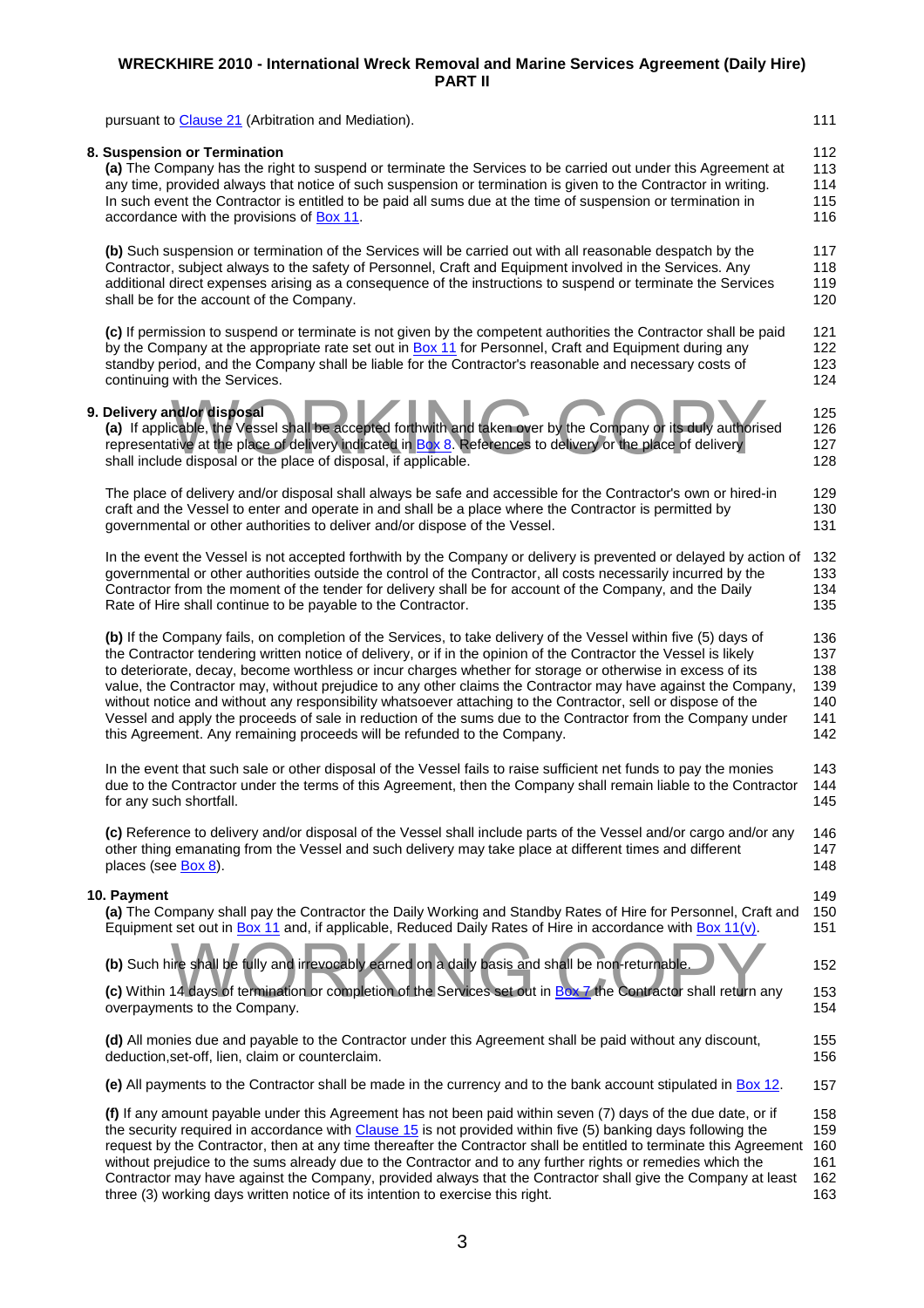| (g) The Contractor shall promptly invoice the Company for all sums payable under this Agreement. If any sums<br>which become due and payable are not actually received by the Contractor within the period specified in Box 13,<br>they shall attract interest in accordance with the rate set out in Box 13.                                                                                                                                                                                                             | 164<br>165<br>166               |
|---------------------------------------------------------------------------------------------------------------------------------------------------------------------------------------------------------------------------------------------------------------------------------------------------------------------------------------------------------------------------------------------------------------------------------------------------------------------------------------------------------------------------|---------------------------------|
| 11. Bonus<br>If the Contractor completes the Services to the satisfaction of the Company:<br>(a)                                                                                                                                                                                                                                                                                                                                                                                                                          | 167<br>168<br>169               |
| (i) before the date or within the period stated in $\frac{Box 10(ii)}{ii}$ , the Company shall pay the Contractor the bonus<br>set out in <b>Box 10(i)</b> ; or                                                                                                                                                                                                                                                                                                                                                           | 170<br>171                      |
| (ii) on or after the date or outside the period stated in Box 10(ii), but before the date or within the period stated<br>in Box 10(iii), the Company will pay the bonus set out in Box 10(i) reduced pro-rata on a daily basis from<br>100% on the date or period stated in Box 10(ii) down to zero on or after the date or period stated in Box 10(iii).                                                                                                                                                                 | 172<br>173<br>174               |
| (b) Delays (Clause 7) shall not affect the dates or periods to be applied for the purposes of this Clause 11.                                                                                                                                                                                                                                                                                                                                                                                                             | 175                             |
| 12. Reduced Daily Rates of Hire<br>If the Contractor fails to complete the Services and, if applicable, deliver and/or dispose of the Vessel at the<br>place(s) indicated in Box 8 within the period or on or before the date stated in Box 10(iii), the Daily Rates of Hire<br>shall be reduced in accordance with Box 11. Delays (Clause 7) shall not affect the dates or periods to be applied<br>for the purposes of this Clause 12.                                                                                  | 176<br>177<br>178<br>179<br>180 |
| 13. Extra Costs<br>The following shall be paid by the Company as and when they fall due:                                                                                                                                                                                                                                                                                                                                                                                                                                  | 181<br>182                      |
| (a) all port expenses, pilotage charges, harbour and canal dues and all other expenses of a similar nature levied<br>upon or payable in respect of the Vessel and the Contractor's own or hired-in craft;                                                                                                                                                                                                                                                                                                                 | 183<br>184                      |
| (b) the costs of the services of any assisting tugs when reasonably deemed necessary by the Contractor or<br>prescribed by port or other authorities;                                                                                                                                                                                                                                                                                                                                                                     | 185<br>186                      |
| (c) all costs in connection with clearance, agency fees, visas, guarantees and all other expenses of such kind;                                                                                                                                                                                                                                                                                                                                                                                                           | 187                             |
| (d) all taxes and social security charges (other than those normally payable by the Contractor in the country<br>where it has its principal place of business), stamp duties, or other levies payable in respect of or in connection<br>with this Agreement, any import - export dues and any customs or excise duties;                                                                                                                                                                                                   | 188<br>189<br>190               |
| (e) all costs incurred in obtaining and maintaining licences, approvals, authorisations or permits required to<br>undertake and complete the services in accordance with Clause 6.                                                                                                                                                                                                                                                                                                                                        | 191<br>192                      |
| (f) all costs incurred due to requirements of governmental or other authorities or unions over and above those<br>costs which would otherwise be reasonably incurred by the Contractor in the execution of the Agreement;                                                                                                                                                                                                                                                                                                 | 193<br>194                      |
| (g) all reasonable costs of transportation of equipment and the travel and accommodation costs of personnel<br>identified in Annex I, (other than the crews of craft utilised in the Services);                                                                                                                                                                                                                                                                                                                           | 195<br>196                      |
| (h) all costs incurred by the Contractor in respect of portable salvage equipment, materials, or stores which<br>are lost, damaged or consumed during the Services;                                                                                                                                                                                                                                                                                                                                                       | 197<br>198                      |
| (i) all costs in respect of fuels and lubricants consumed during the Services, unless included in the Daily Rates.<br>If any such costs are in fact paid by or on behalf of the Company by the Contractor, the Company shall reimburse<br>the Contractor on the basis of the actual cost to the Contractor plus a handling charge of the percentage amount<br>indicated in Box 14(i) for Clause 13(a) - (h) costs or Box 14(ii) for Clause 13(i) costs, upon presentation of<br>invoice.                                  | 199<br>200<br>201<br>202<br>203 |
| 14. Extra Costs of disposal of Vessel<br>All extra costs incurred resulting from the disposal of the Vessel shall be for the account of the party stated<br>in Box $9(i)$ . If the Company is the party stated in Box $9(i)$ and any such costs are paid by or on behalf of the<br>Company by the Contractor, the Company shall reimburse the Contractor on the basis of the actual cost to the<br>Contractor plus a handling charge of the percentage amount indicated in <b>Box 9(ii)</b> upon presentation of invoice. | 204<br>205<br>206<br>207<br>208 |
| 15. Security<br>The Company shall provide on signing of this Agreement an irrevocable and unconditional security in a form<br>and amount as agreed between the parties.                                                                                                                                                                                                                                                                                                                                                   | 209<br>210<br>211               |
| If required by the Contractor and also in the event that initially no security is requested, the Company shall<br>provide security or further security in a form and amount as agreed between the parties for all or part of any<br>amount which may be or become due under this Agreement. Such security shall be given on one or more<br>occasions as and when reasonably required by the Contractor.                                                                                                                   | 212<br>213<br>214<br>215        |
| 16. Liabilities                                                                                                                                                                                                                                                                                                                                                                                                                                                                                                           | 216                             |
|                                                                                                                                                                                                                                                                                                                                                                                                                                                                                                                           |                                 |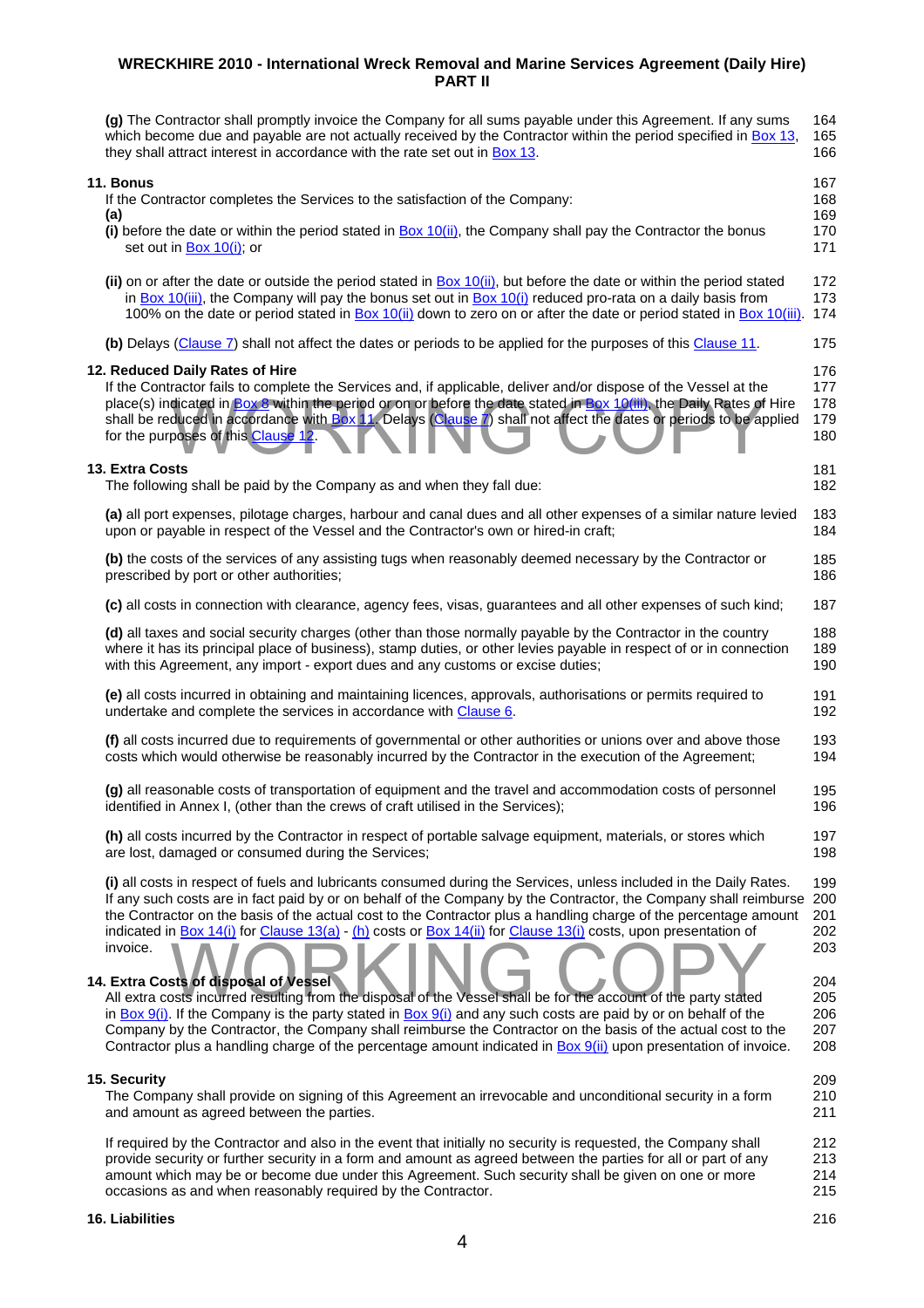| (a) The Contractor will indemnify and hold the Company harmless in respect of any liability adjudged due or<br>claim reasonably compromised arising out of injury or death occurring during the Services hereunder to any<br>of the following persons:                                                                                                                                                                                                                                                                                                                                                                                                                                                                                                                                                                                                                                                                                                                                                                                                                                                                                                                               | 217<br>218<br>219                                                         |
|--------------------------------------------------------------------------------------------------------------------------------------------------------------------------------------------------------------------------------------------------------------------------------------------------------------------------------------------------------------------------------------------------------------------------------------------------------------------------------------------------------------------------------------------------------------------------------------------------------------------------------------------------------------------------------------------------------------------------------------------------------------------------------------------------------------------------------------------------------------------------------------------------------------------------------------------------------------------------------------------------------------------------------------------------------------------------------------------------------------------------------------------------------------------------------------|---------------------------------------------------------------------------|
| (i) any servant, agent or sub-contractor of the Contractor;                                                                                                                                                                                                                                                                                                                                                                                                                                                                                                                                                                                                                                                                                                                                                                                                                                                                                                                                                                                                                                                                                                                          | 220                                                                       |
| (ii) any other person at or near the site of the operations for whatever purpose on behalf or at the request<br>of the Contractor.                                                                                                                                                                                                                                                                                                                                                                                                                                                                                                                                                                                                                                                                                                                                                                                                                                                                                                                                                                                                                                                   | 221<br>222                                                                |
| (b) The Company will indemnify and hold the Contractor harmless in respect of any liability adjudged due or<br>claim reasonably compromised arising from injury or death occurring during the Services hereunder to any<br>of the following persons:                                                                                                                                                                                                                                                                                                                                                                                                                                                                                                                                                                                                                                                                                                                                                                                                                                                                                                                                 | 223<br>224<br>225                                                         |
| (i) any servant, agent or sub-contractor of the Company;                                                                                                                                                                                                                                                                                                                                                                                                                                                                                                                                                                                                                                                                                                                                                                                                                                                                                                                                                                                                                                                                                                                             | 226                                                                       |
| (ii) any other person at or near the site of the operations for whatever purpose on behalf or at the request of<br>the Company.                                                                                                                                                                                                                                                                                                                                                                                                                                                                                                                                                                                                                                                                                                                                                                                                                                                                                                                                                                                                                                                      | 227<br>228                                                                |
| (c) Neither the Company nor its servants, agents or sub-contractors shall have any liability to the Contractor for<br>loss or damage of whatsoever nature sustained by the Contractor's owned or hired-in craft or equipment<br>(excluding portable salvage equipment, materials or stores which are lost, damaged, or consumed during the<br>Services), whether or not the same is due to breach of contract, negligence or any other fault on the part of the<br>Company, its servants, agents or sub-contractors.                                                                                                                                                                                                                                                                                                                                                                                                                                                                                                                                                                                                                                                                 | 229<br>230<br>231<br>232<br>233                                           |
| (d) Neither the Contractor nor its servants, agents or sub-contractors shall have any liability to the Company for<br>loss or damage of whatsoever nature sustained by the Vessel, whether or not the same is due to breach of<br>contract, negligence or any other fault on the part of the Contractor, its servants, agents or sub-contractors.                                                                                                                                                                                                                                                                                                                                                                                                                                                                                                                                                                                                                                                                                                                                                                                                                                    | 234<br>235<br>236                                                         |
| (e) Neither party shall be liable to the other party for:<br>(i) any loss of profit, loss of use or loss of production whatsoever and whether arising directly or indirectly<br>from the performance or non-performance of this Agreement, and whether or not the same is due to<br>negligence or any other fault on the part of either party, their servants, agents or sub-contractors; or                                                                                                                                                                                                                                                                                                                                                                                                                                                                                                                                                                                                                                                                                                                                                                                         | 237<br>238<br>239<br>240                                                  |
| (ii) any consequential loss or damage for any reason whatsoever, whether or not the same is due to any breach<br>of contract, negligence or any other fault on the part of either party, their servants, agents or sub-contractors.                                                                                                                                                                                                                                                                                                                                                                                                                                                                                                                                                                                                                                                                                                                                                                                                                                                                                                                                                  | 241<br>242                                                                |
| 17. Himalaya Clause<br>All exceptions, exemptions, defences, immunities, limitations of liability, indemnities, privileges and conditions<br>granted or provided by this Agreement for the benefit of the Contractor or the Company shall also apply to<br>and be for the benefit of their respective sub-contractors, operators, the Vessel's owners (if the Company<br>is the demise/bareboat charterer), masters, officers and crews and to and be for the benefit of all bodies<br>corporate parent of, subsidiary to, affiliated with or under the same management as either of them, as well as<br>all directors, officers, servants and agents of the same and to and be for the benefit of all parties performing<br>Services within the scope of this Agreement for or on behalf of the Contractor or the Company as servants,<br>agents and sub-contractors of such parties. The Contractor or the Company shall be deemed to be acting<br>as agent or trustee of and for the benefit of all such persons, entities and Vessels set forth above but only<br>for the limited purpose of contracting for the extension of such benefits to such persons, bodies and Vessels. | 243<br>244<br>245<br>246<br>247<br>248<br>249<br>250<br>251<br>252<br>253 |
| 18. Lien<br>Without prejudice to any other rights which the Contractor may have, whether in rem or in personam, the<br>Contractor shall be entitled to exercise a possessory lien upon the Vessel in respect of any amount howsoever or<br>whatsoever due to the Contractor under this Agreement and shall for the purpose of exercising such possessory<br>lien be entitled to take and/or keep possession of the Vessel, provided always that the Company shall pay to<br>the Contractor all reasonable costs and expenses howsoever or whatsoever incurred by or on behalf of the<br>Contractor in exercising or attempting or preparing to exercise such lien.                                                                                                                                                                                                                                                                                                                                                                                                                                                                                                                   | 254<br>255<br>256<br>257<br>258<br>259<br>260                             |
| 19. Time for Suit<br>Any claim which may arise out of or in connection with this Agreement or any of the Services performed<br>hereunder shall be notified to the party against whom such claim is made, within twelve (12) months of<br>completion or termination of the Services hereunder, or within twelve (12) months of any claim by a third party,<br>whichever is later. Any suit shall be brought within twelve (12) months of the notification to the party against<br>whom the claim is made. If either of these conditions is not complied with, the claim and all rights whatsoever<br>and howsoever shall be absolutely barred and extinguished.                                                                                                                                                                                                                                                                                                                                                                                                                                                                                                                       | 261<br>262<br>263<br>264<br>265<br>266<br>267                             |
| 20. Expert Evaluation<br>(a) If the parties are unable to agree the alteration to costs or rates under Clause $4(a)$ or Clause $4(b)$ or the<br>adjustment to the Daily Working Rate or the time lost under Clauses 7(a), 7(b) or 7(c), then either party may<br>request an expert evaluation in accordance with the following procedure:                                                                                                                                                                                                                                                                                                                                                                                                                                                                                                                                                                                                                                                                                                                                                                                                                                            | 268<br>269<br>270<br>271                                                  |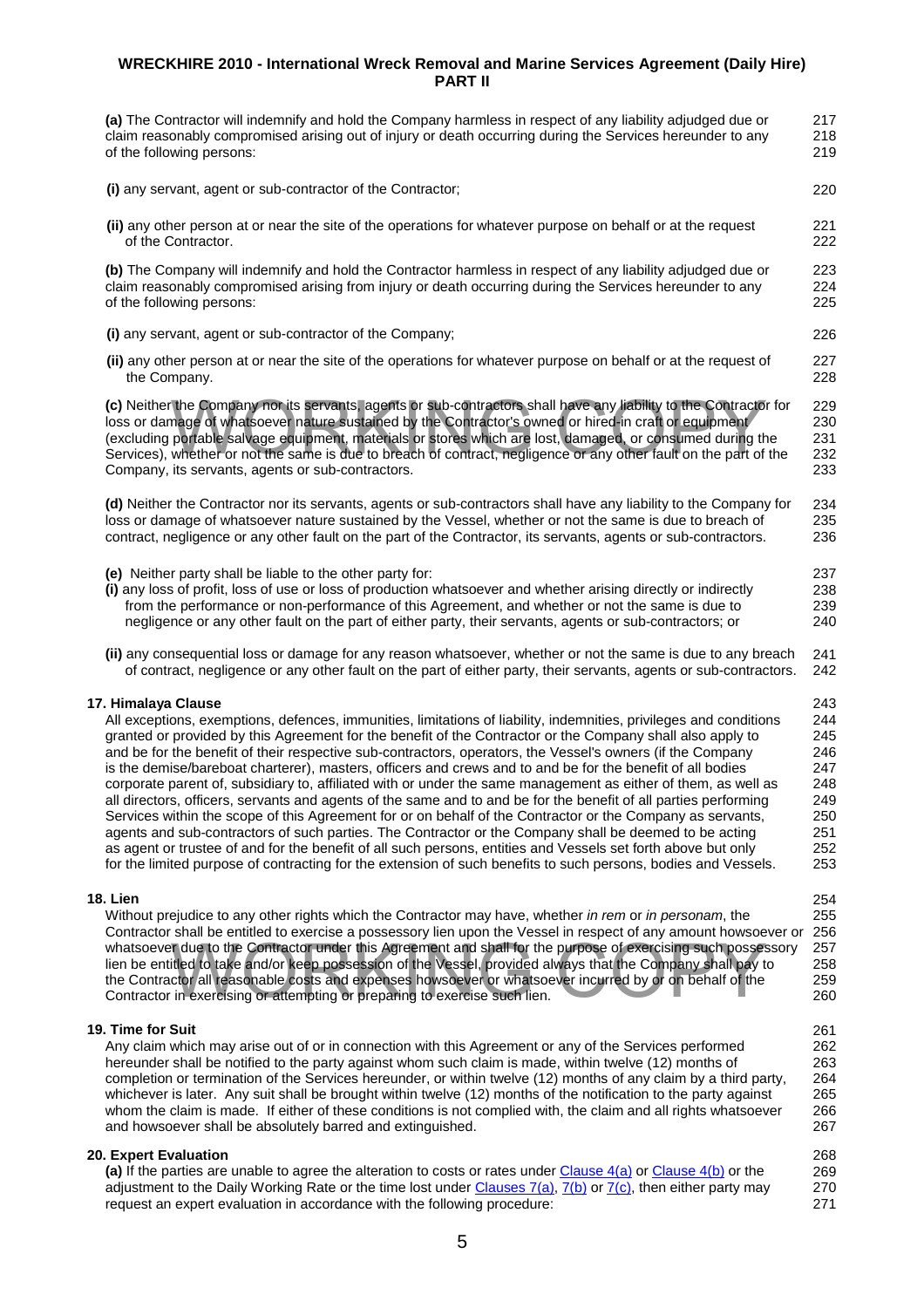| (i) The party seeking the evaluation shall propose three (3) experts from the persons currently on the Panel of<br>Special Casualty Representatives maintained by the Salvage Arbitration Branch of the Corporation of Lloyd's<br>to the other party in writing having checked that the proposed experts are available and willing to be<br>appointed. The other party may select one of the proposed experts by responding in writing within twenty-four<br>(24) hours. The party seeking the evaluation will then, as soon as possible (and in any event in less than<br>twelve (12) hours) appoint the expert selected by the other party or, if none has been selected, one of the<br>three (3) experts proposed (hereinafter "the Expert"). | 272<br>273<br>274<br>275<br>276<br>277<br>278        |
|--------------------------------------------------------------------------------------------------------------------------------------------------------------------------------------------------------------------------------------------------------------------------------------------------------------------------------------------------------------------------------------------------------------------------------------------------------------------------------------------------------------------------------------------------------------------------------------------------------------------------------------------------------------------------------------------------------------------------------------------------|------------------------------------------------------|
| (ii) Both parties shall provide short written statements to the Expert setting out their arguments within 48 hours<br>of its acceptance of instructions and shall provide copies of their statement to the other party.                                                                                                                                                                                                                                                                                                                                                                                                                                                                                                                          | 279<br>280                                           |
| (iii) The Expert shall, within seventy-two (72) hours of receipt of written statements, advise the parties in writing<br>of the alteration to costs and/or rates or of the adjustment to the Daily Working Rate or time lost. The Expert<br>may also provide short reasons explaining the evaluation.                                                                                                                                                                                                                                                                                                                                                                                                                                            | 281<br>282<br>283                                    |
| (iv) The Expert's rate of remuneration shall be the applicable rate plus bonus as set from time to time by the<br>SCOPIC Committee for a Salvage Master. The costs of the Expert shall be paid by the party seeking the<br>expert evaluation, but such party shall then be entitled to recover fifty per cent (50%) of the Expert's fees<br>from the other party.<br>(b) If the Expert's evaluation is not agreed by both parties, the Company shall in any event make payments to<br>the Contractor calculated in accordance with the evaluation. Such payments shall be on a provisional basis<br>and without prejudice to the parties' rights to seek a determination in accordance with Clause 21 (Arbitration<br>and Mediation).            | 284<br>285<br>286<br>287<br>288<br>289<br>290<br>291 |
| 21. Arbitration and Mediation<br>This Clause 21 applies to any dispute arising under this Agreement.                                                                                                                                                                                                                                                                                                                                                                                                                                                                                                                                                                                                                                             | 292<br>293                                           |
| (a) *This Agreement shall be governed by and construed in accordance with English law and any dispute<br>arising out of or in connection with this Agreement shall be referred to arbitration in London in accordance with<br>the Arbitration Act 1996 or any statutory modification or re-enactment thereof save to the extent necessary to<br>give effect to the provisions of this Clause.                                                                                                                                                                                                                                                                                                                                                    | 294<br>295<br>296<br>297                             |
| The reference shall be to a sole arbitrator ("Arbitrator"), to be selected by the first party claiming arbitration<br>from the persons currently on the panel of Lloyd's Salvage Arbitrators with a right of appeal from an award<br>made by the Arbitrator to either party by notice in writing to the other within twenty-eight (28) days of the date<br>of publication of the original Arbitrator's Award.                                                                                                                                                                                                                                                                                                                                    | 298<br>299<br>300<br>301                             |
| The Arbitrator on appeal shall be the person currently acting as Lloyd's Appeal Arbitrator.                                                                                                                                                                                                                                                                                                                                                                                                                                                                                                                                                                                                                                                      | 302                                                  |
| No suit shall be brought before another Tribunal, or in another jurisdiction, except that either party shall have<br>the option to bring proceedings to obtain conservative seizure or other similar remedy against any assets owned<br>by the other party in any state or jurisdiction where such assets may be found.                                                                                                                                                                                                                                                                                                                                                                                                                          | 303<br>304<br>305                                    |
| Both the Arbitrator and Appeal Arbitrator shall have the same powers as an Arbitrator and an Appeal Arbitrator<br>under LOF 2000 or any standard revision thereof, including a power to order a payment on account of any<br>monies due to the Contractor pending final determination of any dispute between the parties hereto.                                                                                                                                                                                                                                                                                                                                                                                                                 | 306<br>307<br>308                                    |
| In cases where neither the claim nor any counterclaim exceeds the sum of US\$50,000 (or such other sum as<br>the parties may agree) the arbitration shall be conducted in accordance with the LMAA Small Claims Procedure<br>current at the time when the arbitration proceedings are commenced.                                                                                                                                                                                                                                                                                                                                                                                                                                                 | 309<br>310<br>311                                    |
| In cases where the claim or any counterclaim exceeds the sum agreed for the LMAA Small Claims Procedure<br>and neither the claim nor any counterclaim exceeds the sum of US\$400,000.00 (or such other sum as the<br>parties may agree) the arbitration shall be conducted in accordance with the LMAA Intermediate Claims<br>Procedure current at the time when the arbitration proceedings are commenced.                                                                                                                                                                                                                                                                                                                                      | 312<br>313<br>314<br>315                             |
| (b) *This Agreement shall be governed by and construed in accordance with Title 9 of the United States Code<br>and the Maritime Law of the United States and any dispute arising out of or in connection with this Agreement<br>shall be referred to three persons at New York, one to be appointed by each of the parties hereto, and the third<br>by the two so chosen; their decision or that of any two of them shall be final, and for the purposes of enforcing<br>any award, judgement may be entered on an award by any court of competent jurisdiction. The proceedings<br>shall be conducted in accordance with the rules of the Society of Maritime Arbitrators, Inc.                                                                 | 316<br>317<br>318<br>319<br>320<br>321               |
| In cases where neither the claim nor any counterclaim exceeds the sum of US\$50,000 (or such other sum as<br>the parties may agree) the arbitration shall be conducted in accordance with the Shortened Arbitration Procedure<br>of the Society of Maritime Arbitrators, Inc. current at the time when the arbitration proceedings are commenced.                                                                                                                                                                                                                                                                                                                                                                                                | 322<br>323<br>324                                    |
| $\overline{h}$ to the computation of the contract the second construction of the second with the lowe of the place mutually                                                                                                                                                                                                                                                                                                                                                                                                                                                                                                                                                                                                                      | 225                                                  |

**(c)** \*This Agreement shall be governed by and construed in accordance with the laws of the place mutually 325 agreed by the parties and any dispute arising out of or in connection with this Agreement shall be referred to 326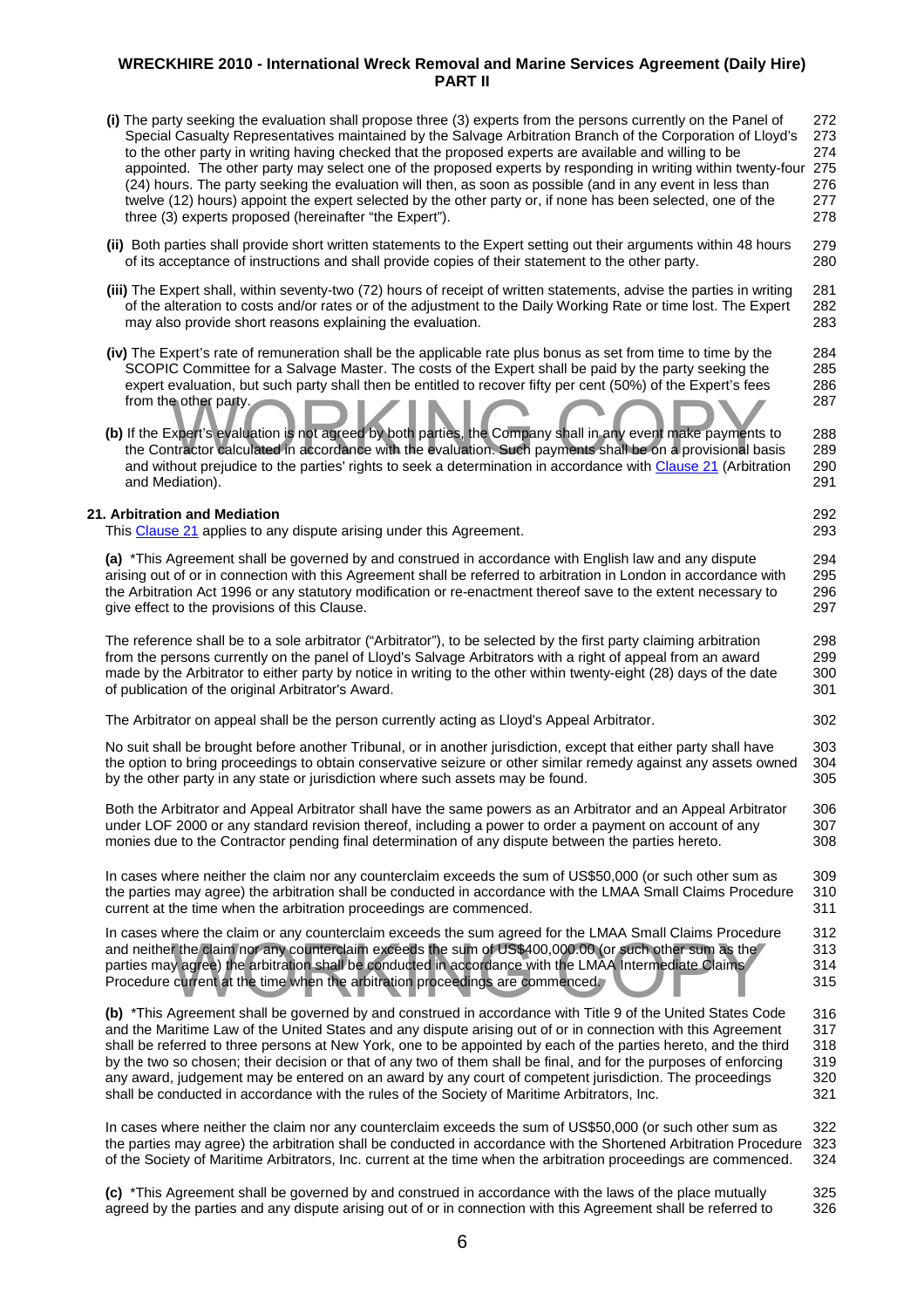| arbitration at a mutually agreed place, subject to the procedures applicable there.                                                                                                                                                                                                                                                                                                                                                                                                                                                                                                                                                                  | 327                                    |
|------------------------------------------------------------------------------------------------------------------------------------------------------------------------------------------------------------------------------------------------------------------------------------------------------------------------------------------------------------------------------------------------------------------------------------------------------------------------------------------------------------------------------------------------------------------------------------------------------------------------------------------------------|----------------------------------------|
| (d) Notwithstanding $21(a)$ , $21(b)$ or $21(c)$ above, the parties may agree at any time to refer to mediation any<br>difference and/or dispute arising out of or in connection with this Agreement. In the case of a dispute in<br>respect of which arbitration has been commenced under 21(a), 21(b) or 21(c) above, the following shall apply:                                                                                                                                                                                                                                                                                                   | 328<br>329<br>330                      |
| (i) Either party may at any time and from time to time elect to refer the dispute or part of the dispute to mediation<br>by service on the other party of a written notice (the "Mediation Notice") calling on the other party to<br>agree to mediation.                                                                                                                                                                                                                                                                                                                                                                                             | 331<br>332<br>333                      |
| (ii) The other party shall thereupon within fourteen (14) calendar days of receipt of the Mediation Notice confirm<br>that they agree to mediation, in which case the parties shall thereafter agree a mediator within a further<br>fourteen (14) calendar days, failing which on the application of either party a mediator will be appointed<br>promptly by the Arbitrator or such person as the Arbitrator may designate for that purpose. The mediation<br>shall be conducted in such place and in accordance with such procedure and on such terms as the parties<br>may agree or, in the event of disagreement, as may be set by the mediator. | 334<br>335<br>336<br>337<br>338<br>339 |
| (iii) If the other party does not agree to mediate, that fact may be brought to the attention of the Tribunal and<br>may be taken into account by the Tribunal when allocating the costs of the arbitration as between the parties.                                                                                                                                                                                                                                                                                                                                                                                                                  | 340<br>341                             |
| (iv) The mediation shall not affect the right of either party to seek such relief or take such steps as it considers<br>necessary to protect its interest.                                                                                                                                                                                                                                                                                                                                                                                                                                                                                           | 342<br>343                             |
| (v) Either party may advise the Arbitrator that they have agreed to mediation. The arbitration procedure shall<br>continue during the conduct of the mediation but the Arbitrator may take the mediation timetable into<br>account when setting the timetable for steps in the arbitration.                                                                                                                                                                                                                                                                                                                                                          | 344<br>345<br>346                      |
| (vi) Unless otherwise agreed or specified in the mediation terms, each party shall bear its own costs incurred<br>in the mediation and the parties shall share equally the mediator's costs and expenses.                                                                                                                                                                                                                                                                                                                                                                                                                                            | 347<br>348                             |
| (vii) The mediation process shall be without prejudice and confidential and no information or documents<br>disclosed during it shall be revealed to the Arbitrator except to the extent that they are disclosable under<br>the law and procedure governing the arbitration.                                                                                                                                                                                                                                                                                                                                                                          | 349<br>350<br>351                      |
| (Note: The parties should be aware that the mediation process may not necessarily interrupt time limits.)                                                                                                                                                                                                                                                                                                                                                                                                                                                                                                                                            | 352                                    |
| (e) If Box 15 in PART I is not appropriately filled in, Sub-clause 21(a) of this Clause shall apply. Sub-<br>$clause$ 21( $d$ ) shall apply in all cases.                                                                                                                                                                                                                                                                                                                                                                                                                                                                                            | 353<br>354<br>355                      |
| *Sub-clauses 21(a), 21(b) and 21(c) are alternatives; indicate alternative agreed in Box 15.                                                                                                                                                                                                                                                                                                                                                                                                                                                                                                                                                         | 356                                    |
| 22. Notices Clause<br>(a) All notices given by either party or their agents to the other party or their agents in accordance with<br>the provisions of this Agreement shall be in writing and shall, unless specifically provided in this Agreement<br>to the contrary, be sent to the address for that other party as set out in Boxes 2 and 3 or as appropriate or to<br>such other address as the other party may designate in writing.                                                                                                                                                                                                           | 357<br>358<br>359<br>360<br>361        |
| A notice may be sent by registered or recorded mail, facsimile, electronically or delivered by hand in accordance<br>with this Sub-clause 22(a).                                                                                                                                                                                                                                                                                                                                                                                                                                                                                                     | 362<br>363                             |
| (b) Any notice given under this Agreement shall take effect on receipt by the other party and shall be deemed to<br>have been received:                                                                                                                                                                                                                                                                                                                                                                                                                                                                                                              | 364<br>365                             |
| (i) if posted, on the seventh $(7th)$ day after posting;                                                                                                                                                                                                                                                                                                                                                                                                                                                                                                                                                                                             | 366                                    |
| (ii) if sent by facsimile or electronically, on the day of transmission; or                                                                                                                                                                                                                                                                                                                                                                                                                                                                                                                                                                          | 367                                    |
| (iii) if delivered by hand, on the day of delivery.                                                                                                                                                                                                                                                                                                                                                                                                                                                                                                                                                                                                  | 368                                    |
| And in each case proof of posting, handing in or transmission shall be proof that notice has been given, unless<br>proven to the contrary.                                                                                                                                                                                                                                                                                                                                                                                                                                                                                                           | 369<br>370                             |
| 23. Insurance<br>(a) The Contractor warrants that throughout the period of this Agreement it will maintain full cover against<br>normal P&I risks including salvors' liabilities as evidenced by a Certificate of Entry issued by a P&I Club or insurer<br>acceptable to the Company and shall comply with all the requirements of the policy.                                                                                                                                                                                                                                                                                                       | 371<br>372<br>373<br>374               |
| (b) The Company warrants that throughout the period of this Agreement it will maintain full cover against                                                                                                                                                                                                                                                                                                                                                                                                                                                                                                                                            | 375                                    |

normal P&I risks for the Vessel as evidenced by a Certificate of Entry issued by a P&I Club or insurer stated 376